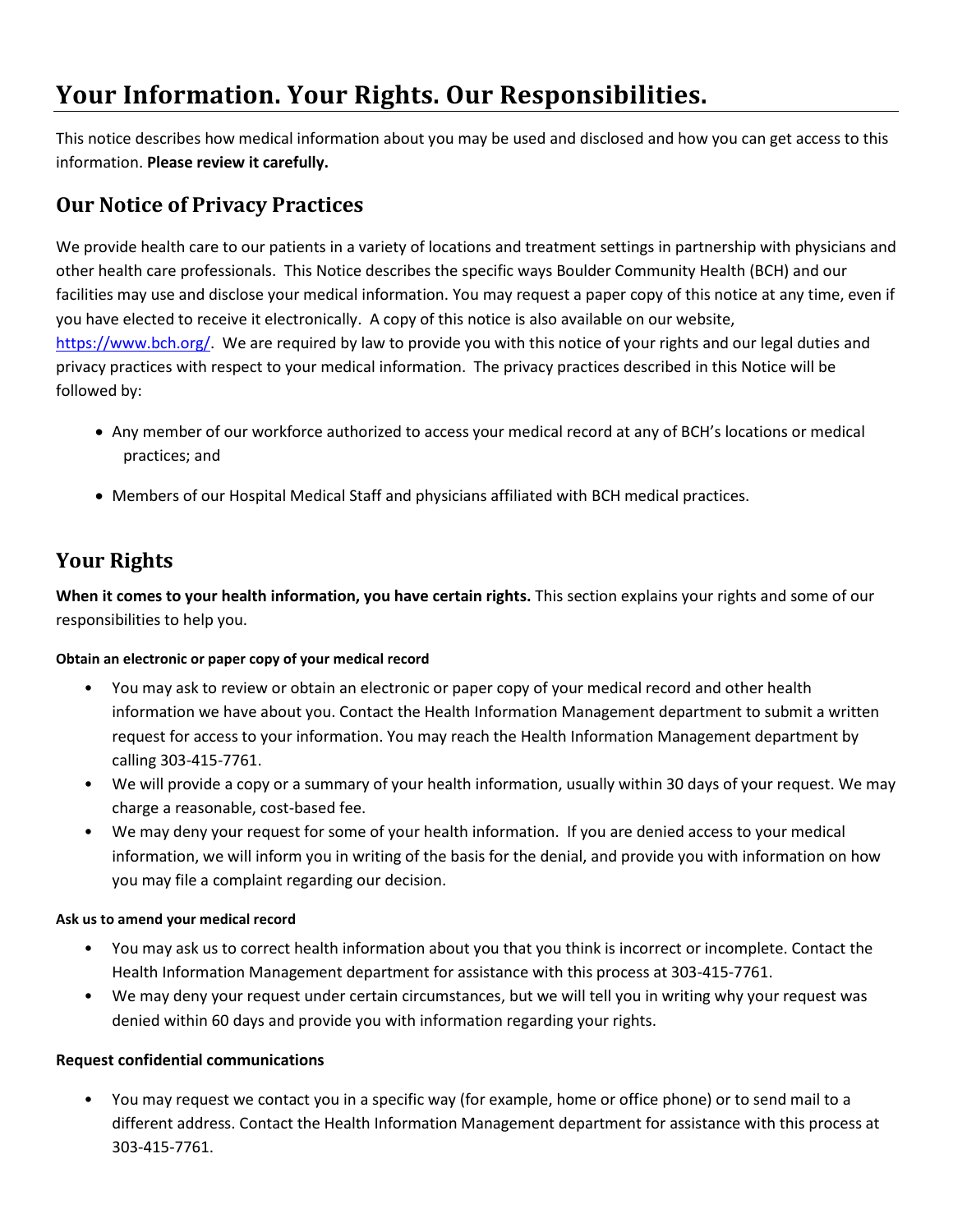• We will attempt to accommodate all reasonable requests.

#### **Ask us to limit what we use or share**

- You may ask us not to use or share certain health information for treatment, payment, or our operations. We are not required to agree to your request and will notify you in writing of our decision within 60 days. Even if we agree to your request we may not follow it in an emergency and may change our decision in the future.
- If you pay for a service or health care item out-of-pocket in full, you may request in writing that we not disclose that information for the purpose of payment or healthcare operations with your health insurer. We will approve your request unless a law requires us to share that information.

#### **Get a list of those with whom we've shared information**

- You may ask for a list (accounting) of the times we have shared your health information, the purpose of the disclosure and with whom we shared it, for up to six years prior to your request.
- We will include all the disclosures other than those for treatment, payment, and health care operations, and certain other disclosures. We will provide one accounting a year free of charge.
- To request an accounting of disclosures, submit a written request to our Privacy Officer.

#### **File a complaint if you feel your rights are violated**

- You may file a complaint if you feel we have violated your rights by contacting the Privacy Officer at Boulder Community Health at (303) 415-7000.
- You may file a complaint with the U.S. Department of Health and Human Services Office for Civil Rights by sending a letter to 200 Independence Avenue, S.W., Washington, D.C. 20201, calling 1-877-696-6775, or visiting **www.hhs.gov/ocr/privacy/hipaa/complaints/.**
- We will not retaliate against you for filing a complaint.

## **Your Choices**

**In certain circumstances, you may tell us your choices about what we share.** You have the right to inform us of your preferences for how we share your information in the situations described below.

In the following circumstances, you have both the right and choice to tell us whether to:

- Share information with your family, close friends, or others involved in your care;
- Share information in a disaster relief situation;
- Include your name, location in the hospital, your general condition and your religious affiliation in a hospital directory;
- Include your information in the EPIC Care Everywhere software tool which allows healthcare providers at other organizations to request and exchange important information for your care;
- Exchange your health information electronically with the Colorado Regional Health Information Organization (CORHIO) so that other Colorado healthcare providers may access it to treat you; and
- Enter your immunization records in the Colorado Immunization Information System.

*If you are not able to tell us your preference, for example if you are unconscious, we may share your information if we believe it is in your best interest. We may also share your information when needed to lessen a serious and imminent threat to health or safety.*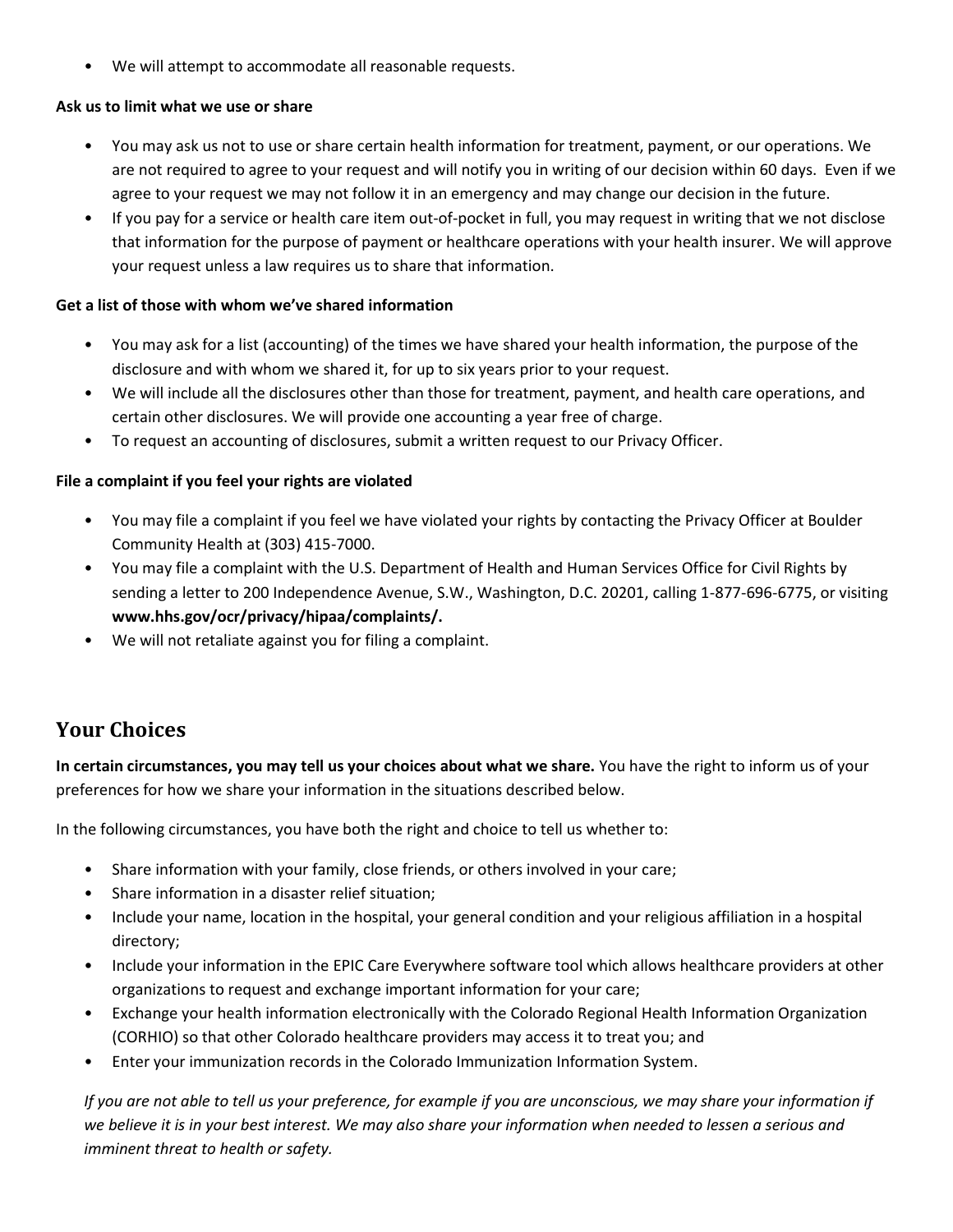#### **For questions about the opt-out process for any of the above, please contact the Privacy Officer at 303-415-7000.**

In the following circumstances, we will never share your information unless you give us written permission:

- Marketing purposes
- Sale of your information
- Most sharing of psychotherapy notes

In the case of fundraising:

• We may contact you for fundraising efforts, but you may tell us not to contact you again.

### **Our Uses and Disclosures**

#### **How do we typically use or share your health information?**

We are permitted to use or share your health information in the following ways.

#### **For treatment purposes**

We can use your health information and share it with other professionals to provide, coordinate or manage your health care and related services.

*Example: Information about your visit may be provided to your primary care or referring physician.*

#### **For health care operations**

We may use and share your health information for business management purposes, administrative activities, for quality improvement activities, for legal or auditing functions, and to contact you when necessary.

*Example: We may use health information about you to evaluate and improve patient care.* 

#### **To bill for your services**

We may use and share your health information to bill and get payment from health plans or other entities.

*Example: We give information about you to your health insurance plan so it will pay for your services.* 

#### **How else can we use or share your health information?**

We are permitted or required to share your information in other ways – usually in ways that contribute to the public good, such as public health and research. We are required to meet many conditions in the law before we can share your information for these purposes. For more information see: [www.hhs.gov/ocr/privacy/hipaa/understanding/consumers/index.html](http://www.hhs.gov/ocr/privacy/hipaa/understanding/consumers/index.html)**.**

#### **To assist with public health and safety issues**

We may share health information about you for certain situations such as:

- Preventing disease
- Helping with product recalls
- Reporting adverse reactions to medications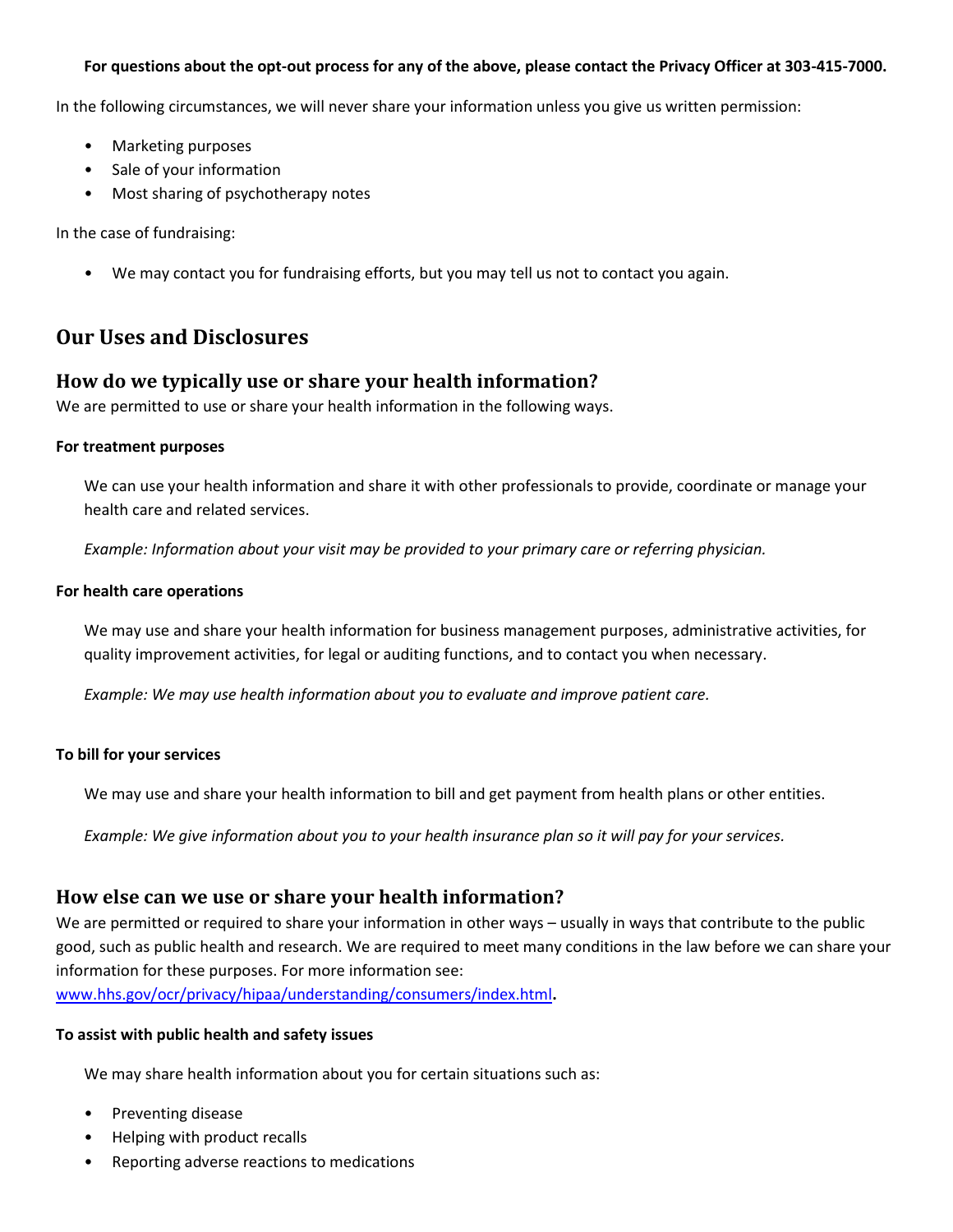- Reporting suspected abuse, neglect, or domestic violence
- Preventing or reducing a serious threat to anyone's health or safety

#### **For research**

We may use or share your information for health research.

#### **To comply with the law**

We will share information about you if state or federal laws require it, including with the Department of Health and Human Services to demonstrate compliance with federal privacy law.

#### **To work with a medical examiner or funeral director or organ procurement organizations**

- We may share health information with a coroner, medical examiner, or funeral director when an individual dies.
- If you are an organ donor, we may share health information about you with organ procurement organizations.

#### **Address workers' compensation, law enforcement, legal actions, and other government requests**

We may use or share health information about you:

- For workers' compensation claims
- For law enforcement purposes or with a law enforcement official
- With health oversight agencies for activities authorized by law
- For special government functions such as military, national security, and presidential protective services
- In response to a court or administrative order, or in response to a subpoena

### **Our Responsibilities**

- We are required by law to maintain the privacy and security of your protected health information.
- We will let you know promptly if a breach occurs that may have compromised the privacy or security of your information.
- We must follow the duties and privacy practices described in this notice and give you a copy of it.
- We will not use or share your information other than as described here unless you provide written authorization. You may revoke your authorization in writing at any time.

For more information see: [www.hhs.gov/ocr/privacy/hipaa/understanding/consumers/noticepp.html](http://www.hhs.gov/ocr/privacy/hipaa/understanding/consumers/noticepp.html)**.**

### **Specially Protected Medical Information**

- **Mental Health Information:** State and federal laws protect the use and disclosure of information obtained in the course of providing mental health services. We may communicate information for treatment purposes to qualified professionals, for payment purposes or if we receive a court order. Otherwise, we will obtain your specific authorization to release any of your mental health information.
- **Drug and Alcohol Treatment Records:** Use and disclosure of drug and alcohol treatment program records is protected by federal law. We will obtain your specific authorization to release those records as required by Federal regulation 42 CFR, Part 2.